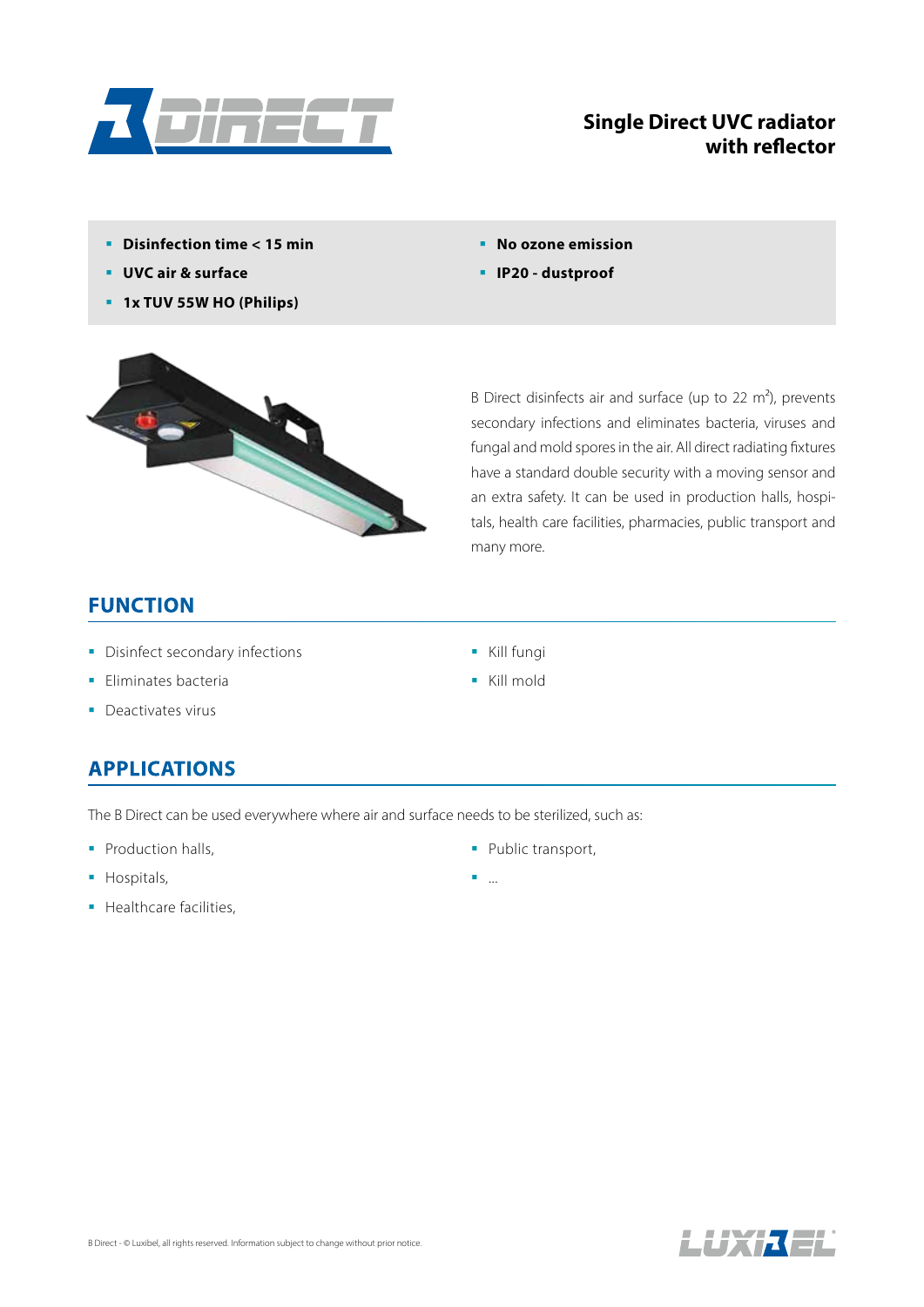# **SPECIFICATIONS**

| <b>Beam angle</b>              | $100^\circ$                |
|--------------------------------|----------------------------|
| Wavelenght                     | 253.7nm (254nm)            |
| <b>Lamp life</b>               | > 9.000 hrs                |
| Alarm noise level @ 1m center  | 70 dB                      |
| Irradiance @ 1m                | 150 microW/cm <sup>2</sup> |
| <b>UVC radiation @ 100 hrs</b> | 17,5 W                     |
| Coverage                       | up to 22 $m2$              |
| <b>Disinfection time</b>       | $<$ 15 min                 |
| <b>Voltage</b>                 | 230 V; 50 Hz               |
| <b>Power consumption</b>       | 57W                        |
| <b>Movement detector</b>       | 360 deg RF                 |
| <b>Visual alarm</b>            | Red LED                    |
| <b>Audio alarm</b>             | 70 dB                      |
| <b>Net weight</b>              | 6,6 kg   14.6 lbs          |
| <b>Gross weight</b>            | 8,2 kg   18.1 lbs          |

### **DIMENSIONS**



# **Hanging bracket** 5 holes

20 mm center hole